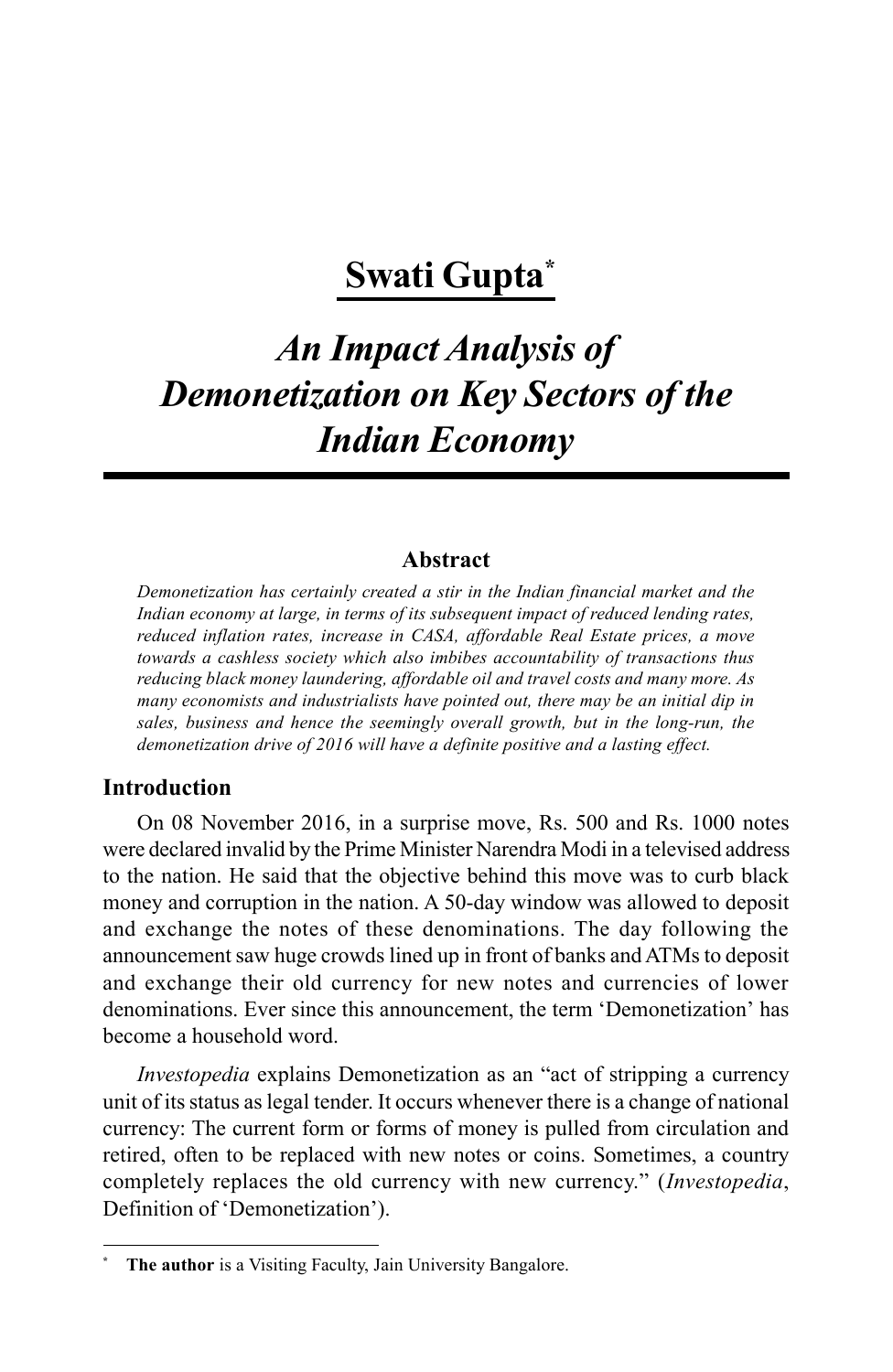In other words, when a currency ceases to be a legal tender it is termed as Demonetization. It is undertaken when an old currency is replaced by a new currency, as was in the case of the European Union (EU) nations adopting Euro as their currency ("Here is everything you want to know about demonetization and different ways of demonetization", *Financial Express,* 14 November 2016). In India, Demonetization has been implemented thrice in the past: in 1946, in 1978 and in 2016, to arrest the prevalence of black money and to remove corruption from the country.

#### **History of Demonetization in India**

The Demonetization drive 2016 was undertaken twice earlier in the years of 1946 and in 1978. The highest denomination note that was printed by RBI (Reserve Bank of India) was the Rs. 10,000 note, in the year 1938 and again in the year 1954. These notes were later demonetized in January 1946 and once again in January 1978.

*Demonetization-1946:* On the 12 January 1946, notes valued Rs 500, Rs 1000 and Rs 10000 ceased to be legal tenders ("Demonetization: Three times India faced the big move"*, Indian Express*, 18 November 2016). The objective of the drive then, as was mentioned in few newspapers such as *Indian Express* and *Deccan Chronicle*, was to curb black money and black marketing.

*Demonetization 1978:* On 16 January 1978, the second Demonetization drive was announced, when notes of Rs 1,000, Rs 5,000 and Rs 10,000 were demonetized. The 1978 demonetization had affected only about 1.8% of the currency notes in circulation in terms of value. The objective of the drive was once again, to prevent illegal transactions in the market and to curb black money. The move enacted under the High Denomination Bank Note (Demonetization) Act 1978 was termed as "An act to provide in the public interest for the demonetization of certain high denomination bank notes and for matters connected therewith or incidental thereto" ("India has demonetised high value currency notes before, in 1978"*,Indian Express*, 08 November 2016). The people who possessed these notes were given a week to exchange the notes ("Demonetization: Three times India faced the big move"*, Indian Express*, 18 November 2016).

#### **Demonetization 2016**

Currency notes valued Rs 1000 and Rs 500 ceased to be legal tenders since 08 November 2016. The objective was again to curb black money and to curtail the shadow economy. The recent demonetization drive has drawn both; a lot of praises as well as a lot of criticism on different counts, be it the impact on the common man, the impact on the industries and the impact on the economy. The recent demonetization affected about 86% of the currency notes in circulation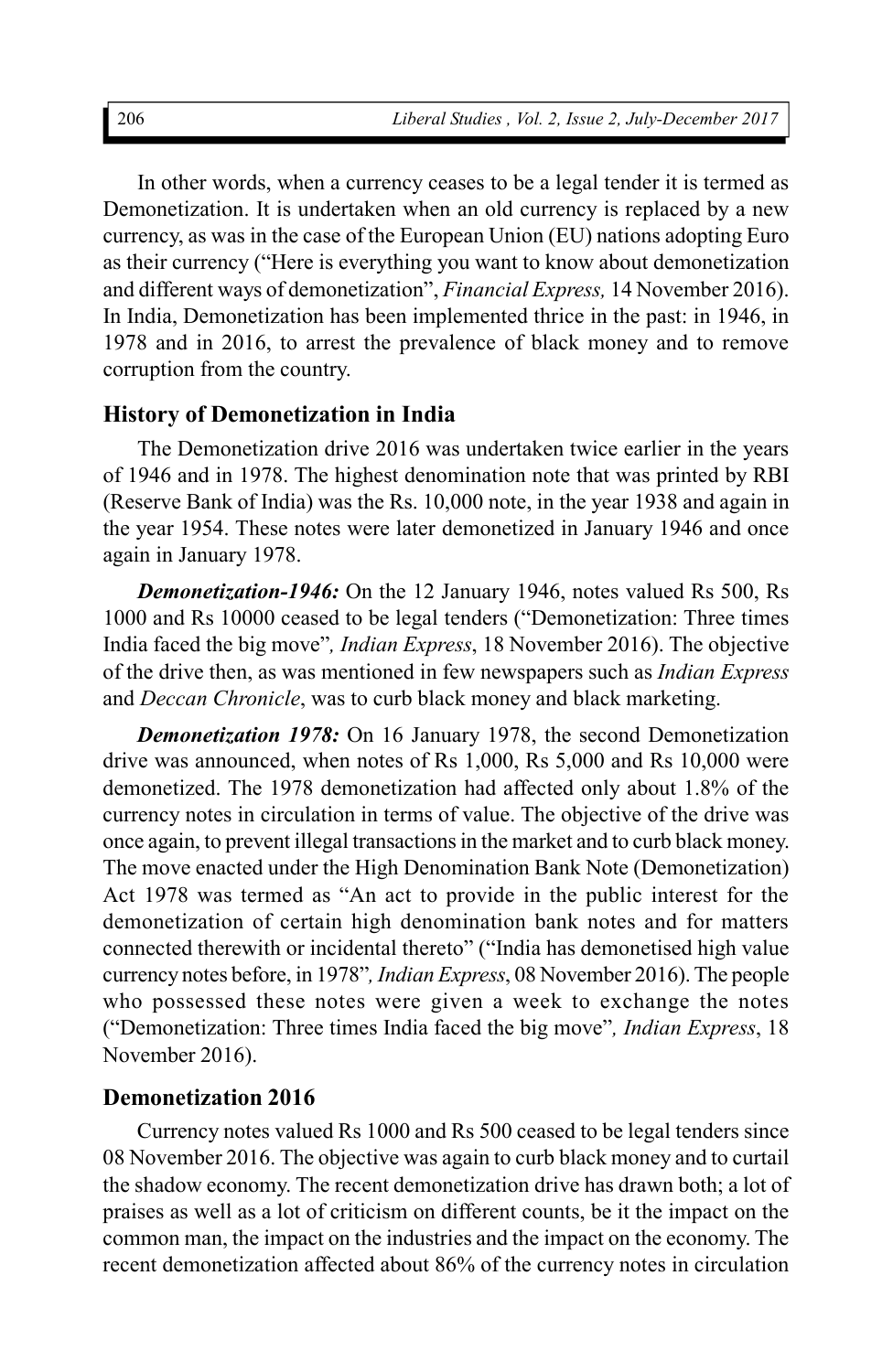in terms of value. As can be expected in any decision as large as this, there was a considerable impact on the functioning of the economy. In the first few days after the announcement, many shortcomings in the delivery system and the overall logistics that were needed for the implementation were observed. Jagdish Bhagwati, renowned Economist, supported this recent demonetization, citing that the final beneficiaries of this movement would be the poor who would now also get a share of the black money and would use it for spending, which would in turn increase the money flow in the economy. (Interview of Economist Jagdish Bhagwati on Demonetization, Criticism on PM Modi's Notes Ban Cockeyed, NDTV.com, 13 December 2016). On the other hand, Nobel Laureate Amartya Sen termed the movement authoritarian and a failure. Economist and Former PM Manmohan Singh also criticised the drive. He said that this would negatively impact the economy's growth. He added that it would also adversely impact agriculture, small scale industries as well as those involved in the informal sectors. Few of the economists who supported the drive were Arun Jaitley, Arvind Virmani and Bibek Debroy (Radhika Iyengar, "Both sides of the coin: What top economists think about demonetization", *Indian Express*, 28 November 2016).

#### **Impact of Demonetization on the Economy**

Demonetization 2016 was aimed at reducing black money, corruption and eliminating the shadow or parallel economy. It also aimed at making India a cashless economy or a completely digitised economy. Economists, industrialists and the common man have had varied views on the effect that this drive would have, in the short run and in the long run. While some feel that the decision on demonetization was the need of the hour, few have expressed worry on the negative impact on industry growth rates and the economic growth rates. Many feel that the short-term impact maybe negative or stunted but in the long run, it will be positive and sustainable. While the short-term effects have been seen, we are yet to see the impact in the long run, and till then we can only make a forecast or presumptions. Assocham said that the demonetization drive has drastically brought down the economic activity across all the sectors and that growth will remain hampered for atleast the third and the fourth quarter of this financial year (PTI, "Demonetisation to impact economy in short term: India Inc", 26 November 2016). One of the reasons why all activities reduced in the aftermath of this demonetisation move was because most of the households preferred cash purchases to using banking products or digitised modes of payment. The GDP growth in 2017 will take a hit due to the reduction in the economic activity, caused by the liquidity crunch due to Demonetization (DNA, "India's GDP growth to take a hit on demonetization", 19 November 2016). Though the Finance Minister, Arun Jaitley, in his Union Budget Speech on 01 February mentioned that the GDP will be bigger and cleaner due to the demonetization drive (NDTV News Desk, "Union Budget 2017: Demonetisation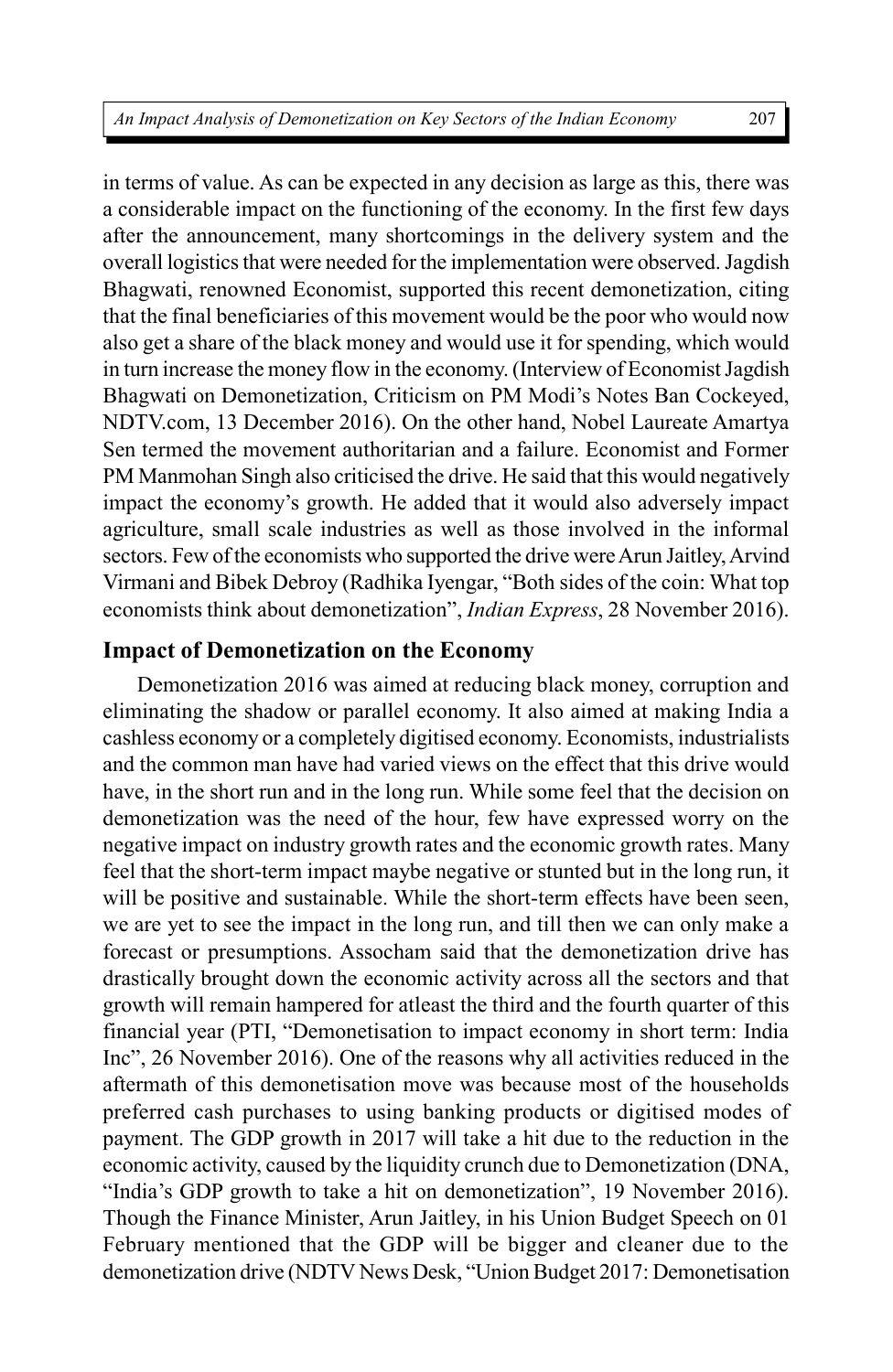Will Bring 'Cleaner, Bigger GDP, Says Finance Minister", 01 February 2017). "There is greater integration of informal economy taking place with formal economy that leads to larger and cleaner GDP, that was our objective behind the decision on demonetisation", the Finance Minister told PTI (PTI, "Demonetisation has positive impact, says Arun Jaitley", Moneycontrol.com, 13 February 2017). Another impact of the drive has been reduced inflation which was due to the reduced liquidity in the market.

The Macro impacts of Demonetization include:

- **(a) GDP Growth**: RBI Governor Urjit Patel has said that Demonetization is going to have a short-term impact on the Gross Domestic Product of the country. He also said that the demonetization will have a positive impact in the mid-term and in the long term (DNA, "Demonetization to have a short-term impact on GDP: RBI Guv Urjit Patel to PAC", 20 January 2017). The International Monetary Fund (IMF) has said that India is likely to grow 6.6% in 2016-17, as against its earlier estimate of 7.6% (Asit Ranjan Misra, "IMF cuts India's GDP growth forecast to 6.6% on note ban woes", *Livemint*, 17 January 2017)
- **(b) Declining Inflation Rates:** The Wholesale inflation rate was down from 3.39% to 3.15% from October to November. In December, the retail inflation was recorded at 3.41% (three year low since January 2014) from 3.63% due to the fall in vegetable and pulses prices and due to the liquidity crunch post demonetization (DNA, "Did Cash Crunch keep Wholesale Inflation subdued in December", 16 January 2017). Retail inflation is down to 3.17% in the month of January, a multi-year low, due to declining prices of food items (Times News Network, "Retail Inflation cools to 5-year low of 3.2% in Jan", *Times of India*, 14 February 2017).
- **(c) Declining Interest Rates:** The inflow of funds into the Banking system post the announcement has been immense. With increased deposits, the interest rates on deposits have fallen down, which is based on simple economics of demand and supply, wherein with increased supply which in this case is deposits, there would be a decrease in price, which in this case in the interest rates. Most Banks have reduced their interest rates. Increased liquidity has also led to decreased borrowing rates (Kotak Securities, 5 reasons why demonetization affects interest rates).
- **(d) Parallel Economy:** As was said by Arun Thukral, MD & CEO, Axis Securities, one of the after effects of Demonetization would be relegation of the parallel economy (Aniruddha Bose, "Demonetisation Has Deferred the Consumption for Couple of Quarters", *Businessworld*, 27 January 2017).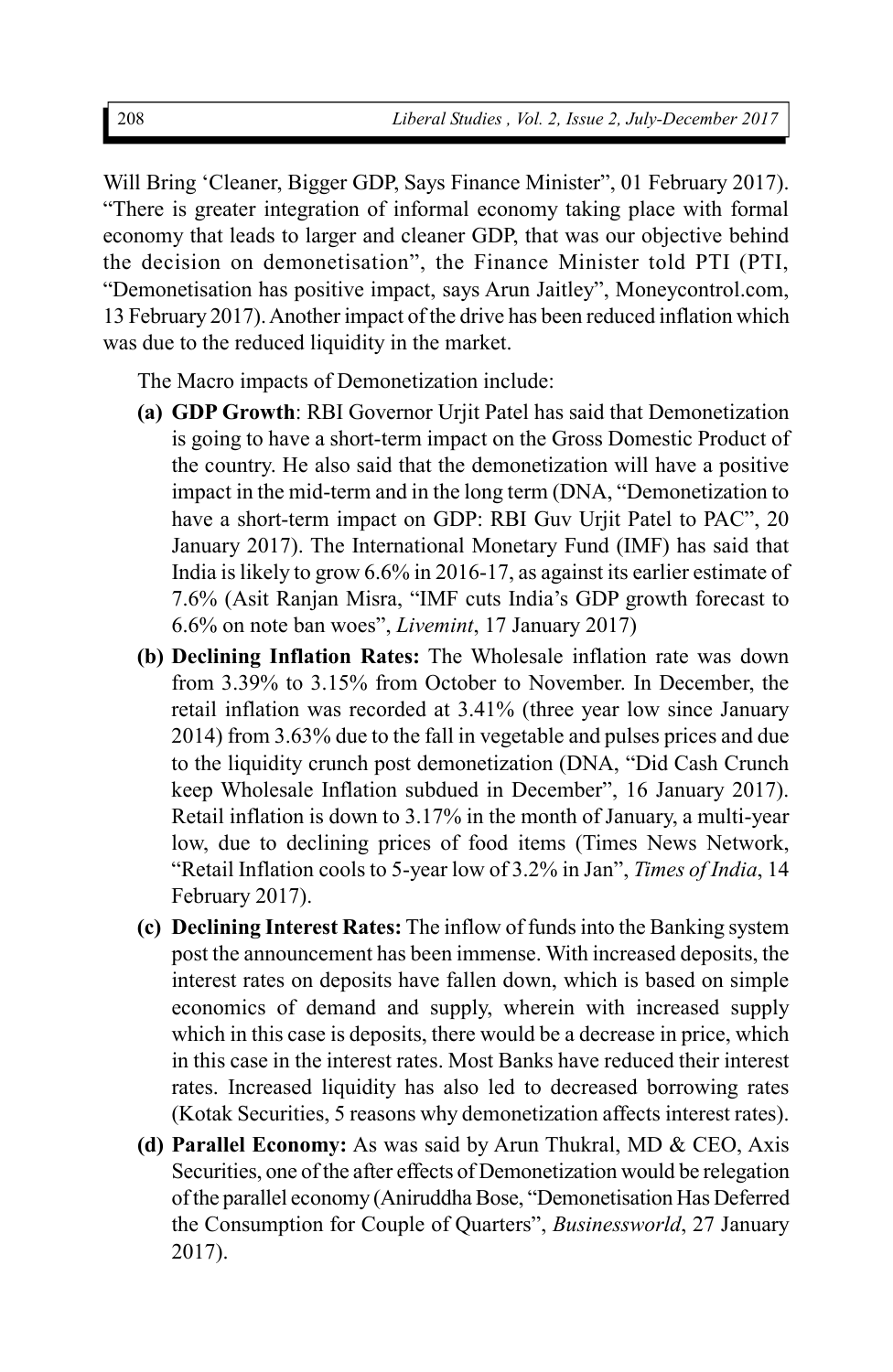**(e) Move towards Digitalised Economy:** Demonetization propelled the usage of digital payment modes within the country. With digitalization, there would be increased transparency in the economy, enhanced foreign investment and improved growth of the economy (Wade Shephard, , "A Cashless Future Is the Real Goal of India's Demonetization Move", *Forbes*, 14 December 2016).

Some of the long-term benefits that will be derived from the Demonetisation move of 2016 include:

- (a) Transition into a cashless economy, in other words, a digitised economy
- (b) Increased number of Tax Payers
- (c) Increased Financial Savings
- (d) Improved Economy

A Snapshot of the Short and Long Term Impact of Demonetization on Various Sectors of the Economy

| <b>Sectors</b>           | <b>Short Term Impact</b> | <b>Long Term Impact</b> |
|--------------------------|--------------------------|-------------------------|
| Real Estate              | Negative                 | Positive                |
| Banks Positive           | Positive                 |                         |
| <b>Consumer Durables</b> | Negative                 | May improve             |
| Infrastructure           | Negative                 | Positive                |
| Pharmaceutical           | Negative                 | Neutral                 |
| Automobiles              | Negative                 | Positive                |
| Micro lenders            | Negative                 | Positive                |

*Source:* "How demonetisation has impacted key sectors", *Livemint*, 09 December 2016.

## **Research Methodology**

**Objective:** The objective of this paper is to study the impact of Demonetization on Key Sectors of the Indian Economy. The sectors under this study are:

- (a) The Banking Sector
- (b) The Auto Sector and
- (c) The Real Estate Sector

## **Parameters Studied**

- (a) Impact on Business
- (b) Impact on the respective Stock Indices and
- (c) The Future Outlook of the Sectors under Study.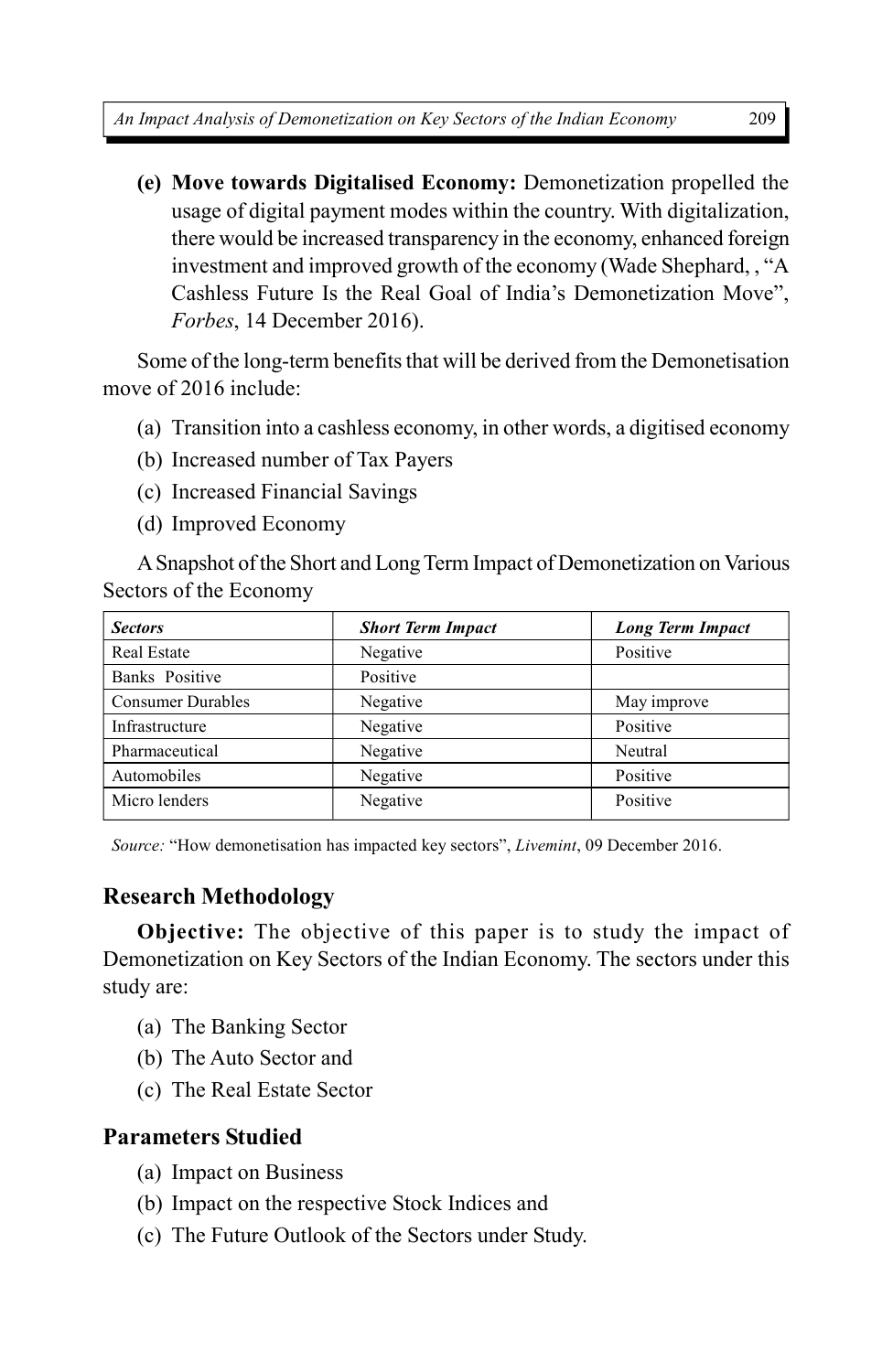**Research Design:** Explanatory. The paper explains the effect of Demonetization on the three sectors under the study.

**Source of Data:** Secondary Data from Print and Online Newspaper and Magazine Articles and Published Interviews, Official sites of BSE India, NDTV Profit and Money Control. Data on Stock indices have been sourced from the official site of BSE.

**Scope of the Study:** The Impact Analysis of Demonetization has been studied for three Key sectors of the economy, them being, the Banking Sector, the Auto Sector and The Real Estate Sector.

Data on Stock indices is quarterly (07 November 2016 to 06 February 2017) for all sectoral analysis.

## **Impact Analysis of Demonetization on Key Sectors of the Indian Economy**

#### **(A) Banking Sector**

#### **(a) Impact on Business**

Right after the announcement, the sector that saw maximum activity in terms of operations, was the Banking sector. With the task of handling cash deposit and disbursement of the anxious public, the banks worked effectively and efficiently through days of November and December 2016. There was a huge influx of cash into the financial system seen in the 50-day window given for depositing and exchanging old notes. There were three distinct areas of banking business that saw a leap, one being the increase in the e payment systems. *Transactions* on e-wallets had increased from 17-lakh numbers a day to 63-lakh numbers a day and the value of transactions had increased from Rs. 52 crores to Rs. 191 crores. ("400-1000% increase in Digital transactions after Demonetization, says Government", *Times of India*, 09 December 2016).

The other area which saw a growth was the increase in *Deposits*. As per an article, the growth in deposits this financial year is expected to be much higher than the growth of 9-10 per cent as was seen in the previous year (Radhika Merwin, "With rates on hold, borrowers will get relief only with a lag", *Business Line*, 07 December 2016). The advantage derived from the influx of funds is that the banks will see reduced NPAs and will be able to use the funds for further loans, agriculture and infrastructural growth. The adverse side to it, though, is that the quality of the assets may deteriorate especially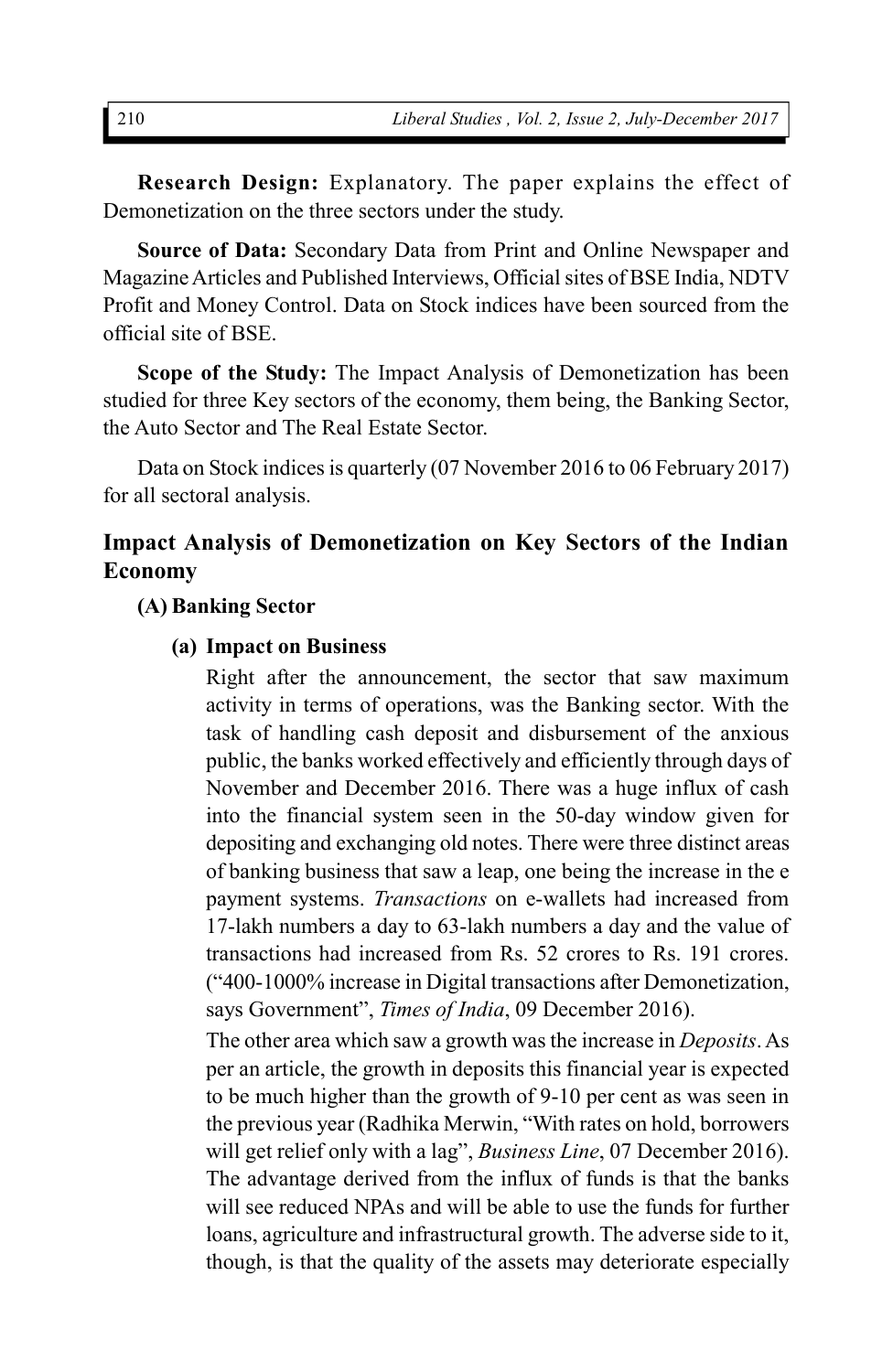for loans against property as the impact on the Real Estate sector has been negative and the prices of the same have come down. The third area that saw a growth was the influx into the Pradhan Mantri Jan Dhan Yojana accounts. Deposits in the same had almost doubled within 45 days post the announcement to 87000 crores ("Jan Dhan Account Deposits Double to 87K Crores Post Demonetization, I-T dissects data", *Indian Express,* 01 January 2017).

## **(b) Impact on Banking Stock Index (BSE BANKEX)**



 *Source:* www.bseindia.com

The BSE Bankex closed at 22,374.20 on 09 November 2016, one day after the announcement of demonetization. Post Demonetization, the one-month high of 23,185.59 was seen on 10 November 2016. Initially the index moved up to reach the high on 10 November and then nosedived and remained low throughout the month of December. The index revived in the new year from the  $4<sup>th</sup>$  of January and has been increasing ever since, with a slight dip between  $20<sup>th</sup>$  and  $23<sup>rd</sup>$  of January. As on  $6<sup>th</sup>$  of February the Index stood at 23354.41, an increase of 4.38% since the close of 09 November 2016. Possible reasons for the initial dip in the index could be the fall in demand loans, a fall in the net interest margin and a slowdown in the economic activity due to demonetization. Few Banking stocks especially PSU Bank stocks showed an increase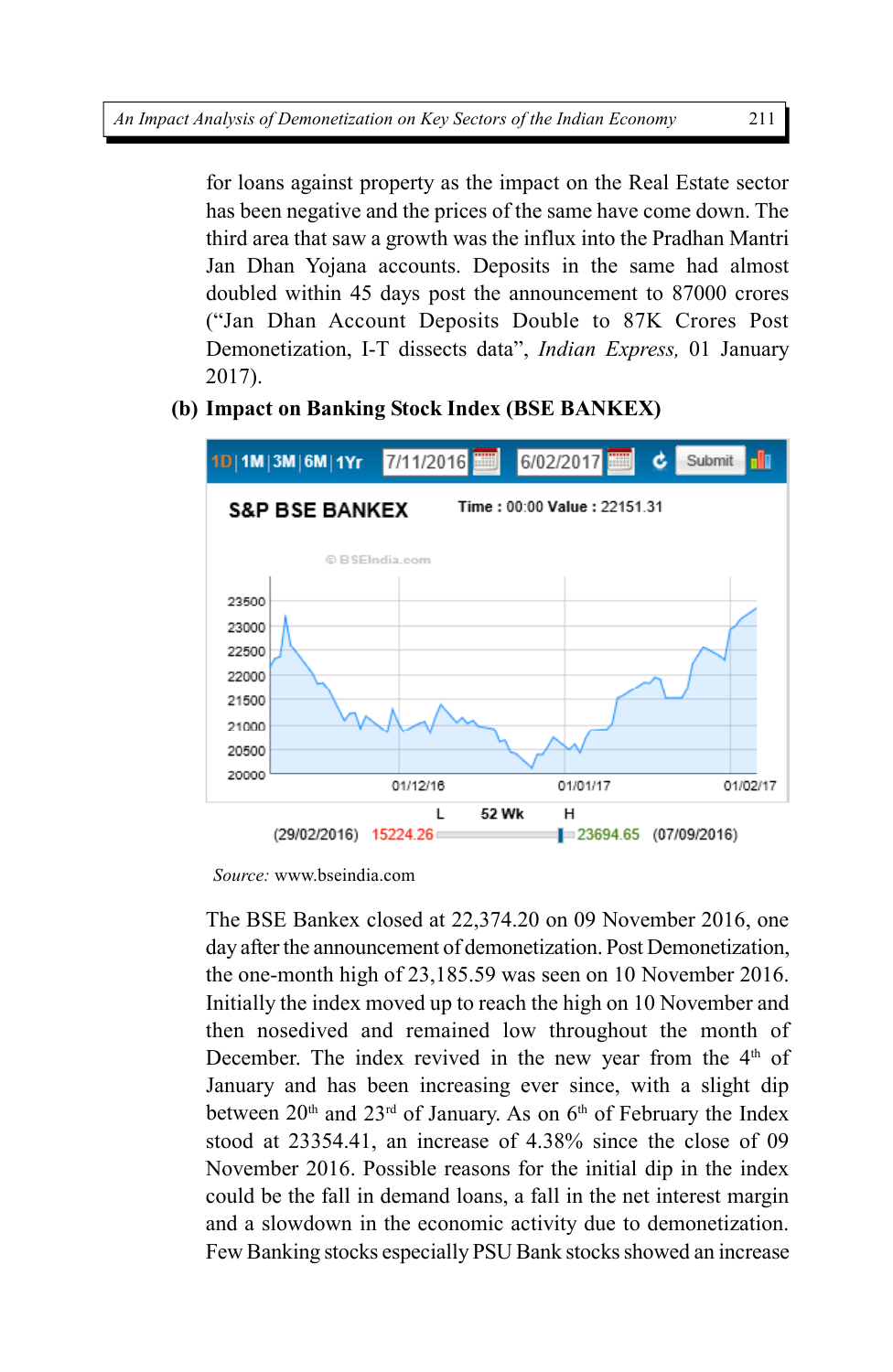in trade post the announcement, which could be due to the expected effect of curbing black money through demonetization that could lead to lending rate cuts and an increase in CASA (Rahul Oberoi, "Demonetization lifts bank stocks, PSU banks soar to fresh 52 week highs", *Economic Times*, 10 November 2016).

#### **(c) Future Outlook**

The Banking Sector has been cited as the biggest beneficiary of demonetization. There has been a surge in deposits which led to a reduction in deposit rates post demonetization. The demonetization move is expected to not only increase flow of funds into the banking system but also encourage need based spending instead of luxury based spending. It will also encourage increased savings and investment in financial assets which would finally lead to the growth of the financial market.

Thus, the transition to a cashless society will definitely have a positive impact on the financial system as a whole, as cash flow will increase and the financial intermediaries since digital payment systems will increase and investment in financial products will also increase.

In terms of capacity of investments of the sector, analysts have predicted that banking stocks that are capital adequate and are fundamentally strong will perform well in the stock market.

Therefore, it can be said that the impact of demonetization on the Banking Sector, as is being seen at present and as is expected in future, seems positive.

#### **(B) Auto Sector**

#### **(a) Impact on Business**

According to an article in Economic Times, Retail sales of cars (without waiting period) was down by 30-50% while sales of Twowheelers and Commercial Vehicles had seen a further slump. The retail sales of entry level Motorcycles went down by 60-65% right after Demonetization (ET Bureau, "Demonetization impact on various sectors: Government needs to inject positive sentiment, led by tax cuts", 07 December 2016). Under the Auto segment, passenger vehicles and tractors are expected to be less impacted as 75-80% of the purchases are made through financing. Whereas 65% of Tractors' purchases are via financing, only 35-40% purchases under the Twowheeler segment were via financing. The rest is either through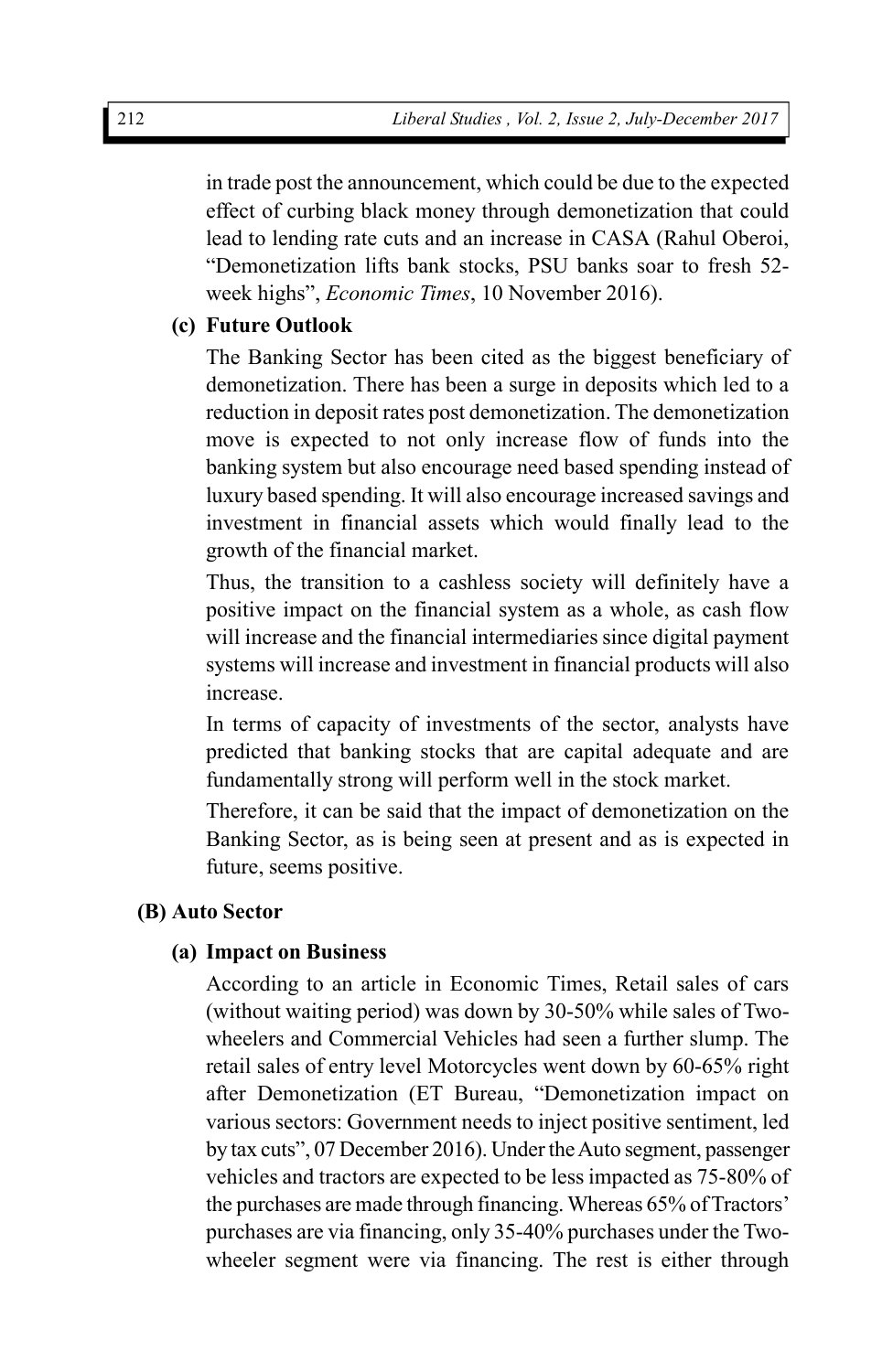banked cash or unaccounted for. ("How demonetization will impact top 11 sectors of economy", *Slideshow*, Investments and Markets, *Economic Times*).

Car sales were at its lowest in the month of December 2016 in 16 years. Not only were the sales down but even the production went down by 22%. While the production of Commercial vehicles went down by 20%, the production of Two-wheelers went down by 25%. This was due to the falling demand as was observed post demonetization. ("Demonetization Impact: Auto Sector in Crisis Sales Log Sharpest dip in 16 years to 12-21 lakh units" in December, *Financial Express,* 11 January 2017).

## **(b) Impact on Stock Index (BSE AUTO)**



*Source:* www.bseindia.com

The BSE Auto Index closed at 21692.81 on 09 November 2016 the day after the announcement of demonetization. The index saw few ups and downs after it reached its monthly low of 19214.61 on 21 November 2016. Post Demonetization, the one-month high of 20144.62 was seen on 30 November 2016. The index improved in the month of January 2017 and saw a consistent increase with very few hitches in between. The month of February till the 6th saw the index at its highest at 22563.21 as on 1st of February. The close as on 06 February 2017 was 22288.07, an increase of 2.74% since the close of 09 November 2016. A possible reason for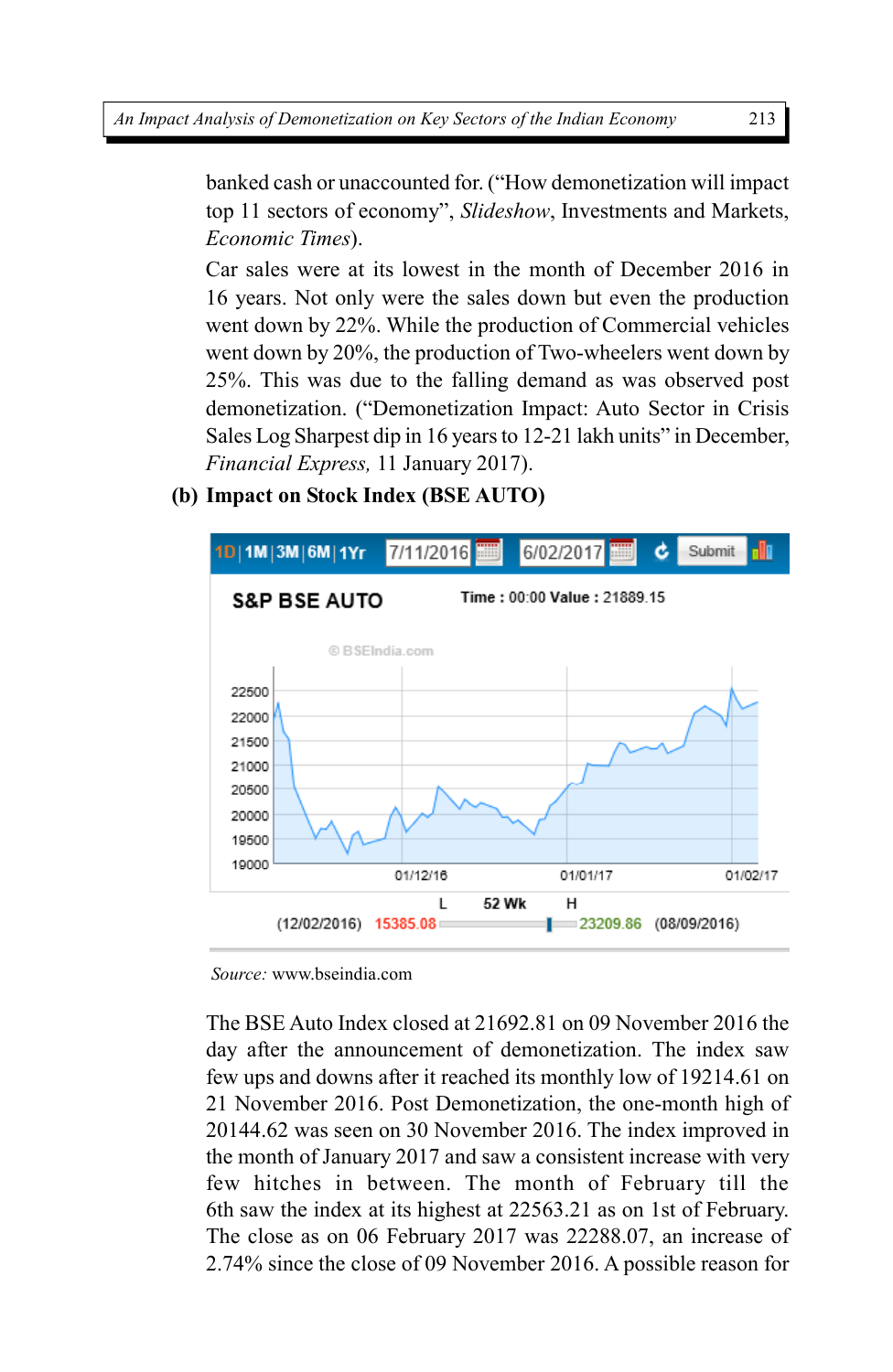the initial dip in the index could be due to the hit in demand due to Demonetization. The month of December saw low sales and low production throughout. Business got better by January 2017, and so did the index, which rose consistently through the month.

#### **(c) Future Outlook**

Though the Auto sector saw a dip in sales after demonetization, industry experts feel that the sector will do well in the future as they could leverage on fall in the consumer lending rates. The Auto Industry has already shrugged off the implications of demonetization as it has seen a 15% increase in passenger car sales in January 2017 as against January 2016, which was the fastest in 4 months though there was a dip in sales in the month of December which could be due to Demonetization (*ET Bureau*, Auto industry shrugs off demonetization impact, sales grow 15 per cent in 01 February 2017). There has also been recovery in this sector after its setback post demonetization. With a consumer- friendly budget, lowering of interest rates and stable fuel prices, the sector is now set to gaining momentum in the coming quarters. Therefore, it can be safely said that, though the impact of demonetization on the Auto Sector was negative in the first few months after demonetization, it is expected to be much more positive in the near future.

#### **(C) Real Estate Sector**

#### **(a) Impact on Business**

According to an article in Economic Times, there was more than a 40 % fall in the sale enquiries and sale of properties across Mumbai, Bengaluru, Delhi and Pune. There was an expectation of fall in prices of real estate post demonetization, and which is now a reality. The Real Estate sector has seen a slump in prices and sales across markets. The article further states that rate cuts and tax concessions will help improve home purchases (*ET Bureau*, "Demonetization impact on various sectors: Government needs to inject positive sentiment, led by tax cuts", 07 December 2016).

According to the Chief Business Officer of 99acres.com, Narasimha Jayakumar "The slowdown owing to this announcement has been more severe in NCR particularly Gurgaon, Mumbai Metropolitan Region (MMR) and certain Tier II markets such as Surat and Vadodara. Minimal impact of demonetization has been felt in markets such as Bangalore, Pune and Chennai, which are primarily end-user driven and rely on bank funding" (Jayakumar Narasimha,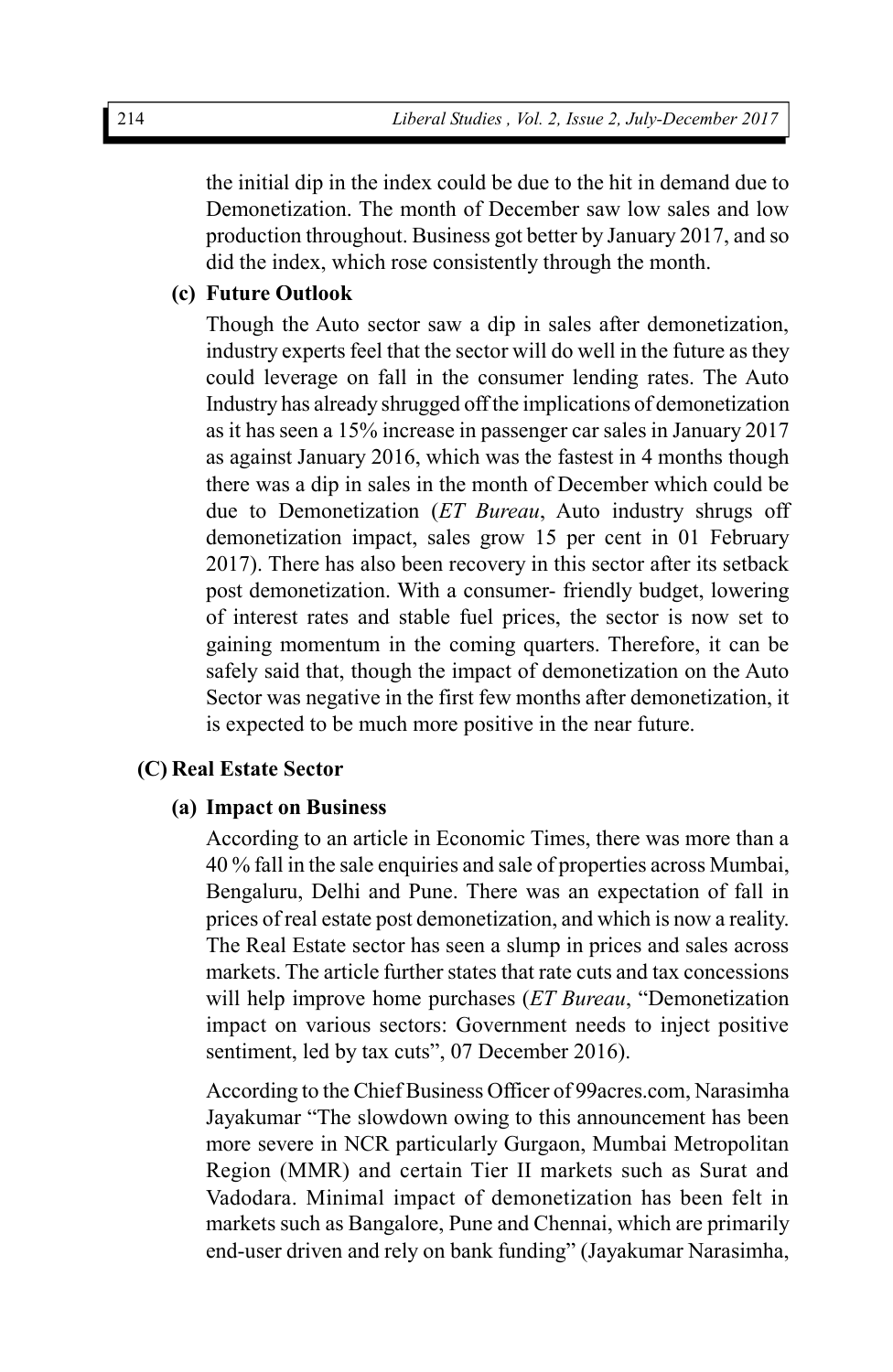"Demonetization: Dissecting the impact on real estate sector", *Moneycontrol*). Owing to the announcement, the liquidity in the market went down drastically that led to a dip in the demand for properties, especially in the premium housing and the residential land categories (Narasimha).

Anuj Puri, Chairman and Country Head at Real-Estate consultancy JLL India, expects the sales in the secondary market to dip by around 30-35%. He states that the decision of demonetization has had a greater impact on the secondary market sales than the primary market. (Srishti Sharma, "Resale realty market hit hardest by demonetization", *Hindustan Times*, 23 December 2017).

Experts opine that the slowdown in the real estate sales, as was seen immediately after the announcement of demonetization, will be short spanned. The situation in the market will improve with the Banks reducing loan interest rates and the Real Estate Regulation and Development Act 2016 (RERA) getting implemented (Vandana Ramnani, "Prediction 2017: Expect transparency in property market; Normalisation after 6 months", *Hindustan Times*, 17 January 2017). Niranjan Hiranandani, Managing Director of the Hiranandani Group and CMD of Hiranandani Communities, feels that the real estate business will be down till March 2017 and then a turnaround will happen April 2017 onwards (Housing.com/news, *Moneycontrol*, Demonetization to impact real estate market till March 2017: Hiranandani).



## **(b) Impact on Stock Index (BSE Realty)**

*Source:* www.bseindia.com.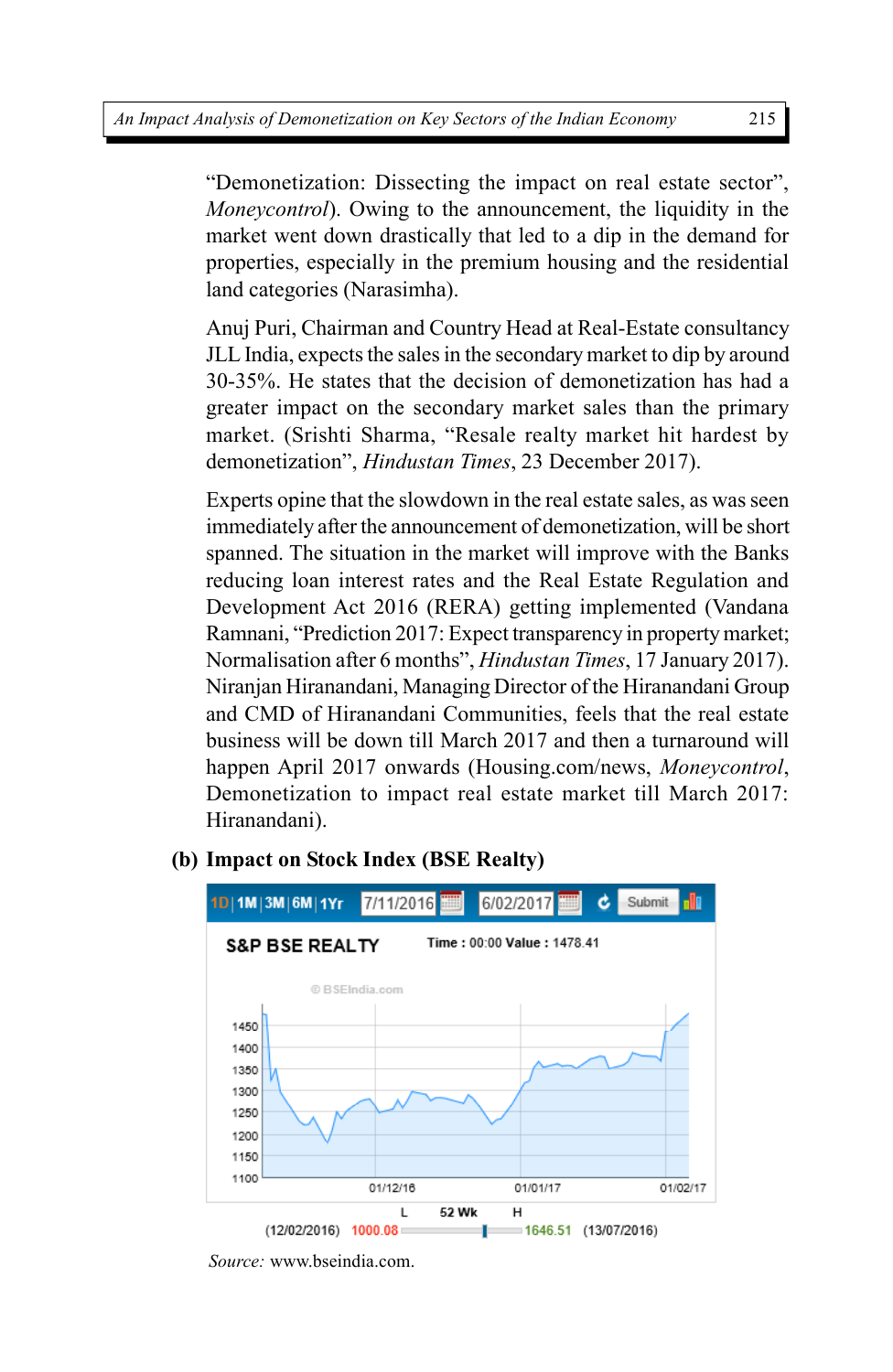The BSE Realty Index closed at 1324.75 on 09 November 2016, a dip from the previous close, on the day after the announcement of demonetization. The index plummeted further to reach a monthly low of 1180.38 on 22 November 2016. The month of December 2016 saw no extreme increase or decrease till mid-month but remained lower than the index value pre- demonetization reflecting the negative impact of the same on the index. The end of December 2016 and the entire month of January 2017, on the other hand, saw a gradual rise in the Realty index and it also reached its 3-month high post demonetization of 1479.45 on 06 February 2017, an increase of 11.67% since the close of 09 November 2016. The reason for the same could be a fall in liquidity in the market and the slump in the demand for real estate following the demonetization drive.

#### **(c) Future Outlook**

Demonization has already brought in a new phase in the Real Estate sector and will further bring more changes that would be transparent and corruption-free and a lot more organized (Narasimha, Moneycontrol). A positive fallout of demonetization for property buyers in the coming year is the reduced prices of properties. The Real estate sector is now subdued due to low availability of cash and the uncertainty in time and extent of price falls. The sector is however expected to pick up once there is enough liquidity in the market.

Narasimha Jayakumar, Chief Business Officer, 99acres.com, is of the view that due to the elimination of black money and because of regulatory changes such as the GST Act, Real Estate (Regulation and Development) Act and amendment of the Benami Transactions (Prohibition) Act, the sector will get cleansed in due course. He also mentioned that fair pricing would facilitate an increase in demand for new projects (Narasimha, *Moneycontrol*).

According to Brotin Banerjee, MD and CEO Tata Housing, Developers have been offering various schemes to boost sales such as offering home loans at 6% and 7% and schemes where buyers can book now but pay after 3 months. Developers are also assuring property buyers of adjustments in compensation of the prices of the properties if these fall further. These schemes have led to an increase in interest in purchase of ready to move in and nearly completed properties. (Vandana Ramnani, "Prediction 2017: Expect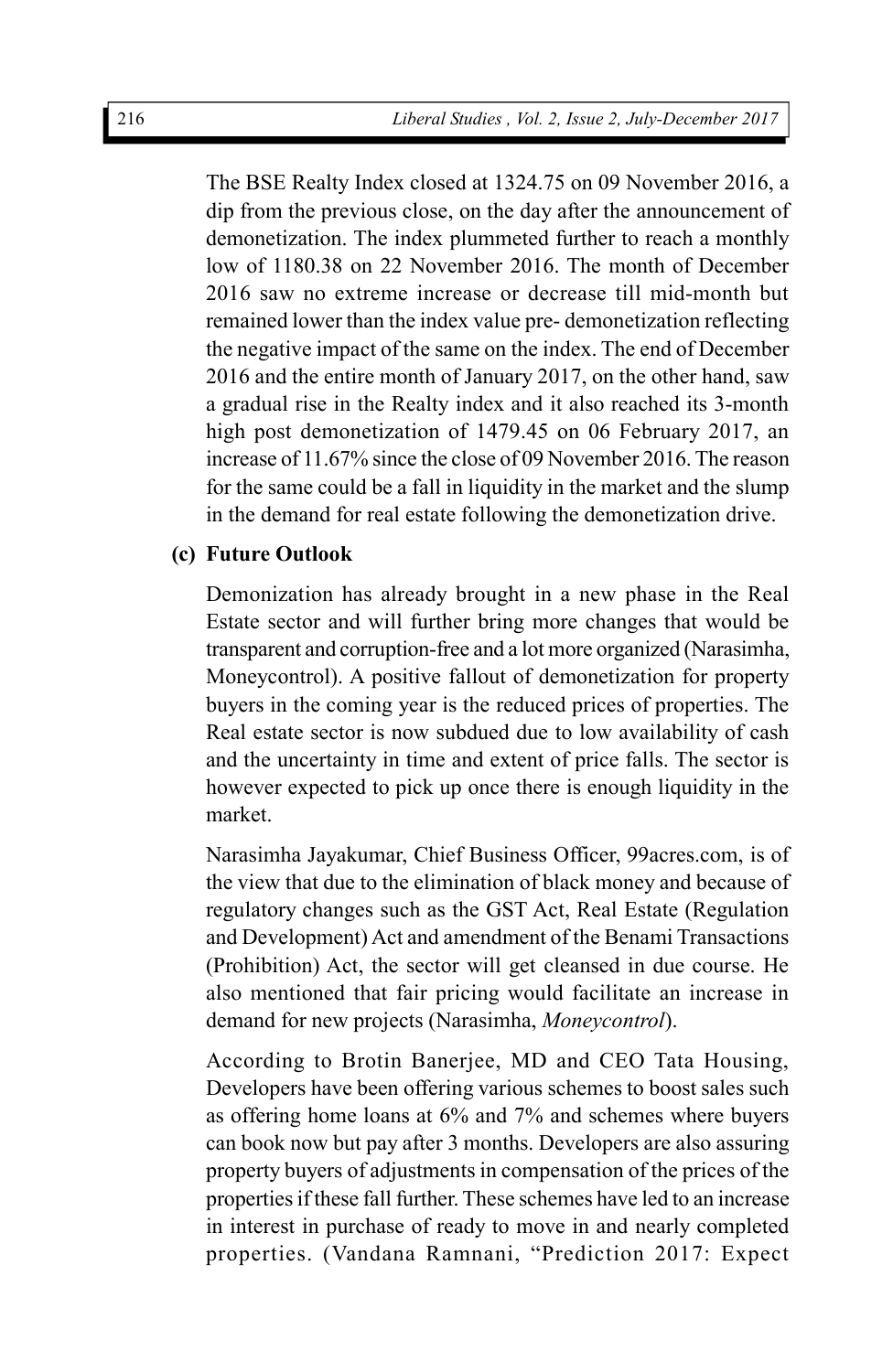transparency in property market; Normalisation after 6 months", *Hindustan Times*, 17 January 2017)

The Real Estate sector will be more transparent, attractive and organised in the year 2017. Reforms such as Demonetization, GST Act, RERA (Real Estate (Regulation and Development)) Act and Benami Transactions (Prohibition) Amendment Act, will all have a positive implication on the sector. Therefore, it can be said that the impact of demonetization on the Real Estate Sector though negative initially, is expected to be positive in the future.

#### **Epilogue**

Demonetization has certainly created a stir in the Indian Financial Market and the Indian economy at large, in terms of its subsequent impact of reduced lending rates, reduced inflation rates, increase in CASA, affordable Real Estate prices, a move towards a cashless society which also imbibes accountability of transactions thus reducing black money laundering, affordable oil and travel costs and many more. As many economists and industrialists have pointed out, there may be an initial dip in sales, business and hence the seemingly overall growth, but in the long run, the Demonetization drive of 2016 will have a definite positive and a lasting effect. The Union Budget 2017 has reduced the demand and consumption hit faced by sectors due to Demonetization. A cut in the tax rate for lower slabs, higher allocation to agriculture and the rural sector will increase the disposable income and thus the liquidity in the hands of the common man, which would consequently aid consumption, and this in time would lead to sectoral and overall economic growth.

#### **References**

- 1. Kshitij Anand, "This is how your Crorepati portfolio should look like post demonetization", 16 November 2016, http://economictimes.indiatimes.com/markets/stocks/news/this-is-howyour-crorepati-portfolio-should-look-like-post-demonetisation/articleshow/55451648.cms
- 2. Aniruddha Bose, "Demonetization Has Deferred the Consumption for Couple of Quarters", *Businessworld*, 27 January 2017, http://businessworld.in/article/-Demonetisation-Has-Deferred-The-Consumption-For-Couple-Of-Quarters-/27-01-2017-112033/
- 3. CNBC TV-18, "Incremental CRR withdrawal a relief to banks: Experts", 20 December 2016, http://www.moneycontrol.com/news/economy/incremental-crr-withdrawalrelief-tobanks-experts\_8079261.html
- 4. D.K. Aggarwal, "Demonetization may be not all that bad for some sectors; top stocks in focus", 17 December 2016, http://economictimes.indiatimes.com/markets/stocks/news/ demonetisation-may-be-not-all-that-bad-for-some-sectors-top-stocks-in-focus/articleshow/ 56031668.cms
- 5. Surajit Dasgupta, "Bank FD Rate Set to Fall Further on Demonetization. What an Investor Should Do?", *NDTV Profit*, 20 November 2016, http://profit.ndtv.com/news/your-money/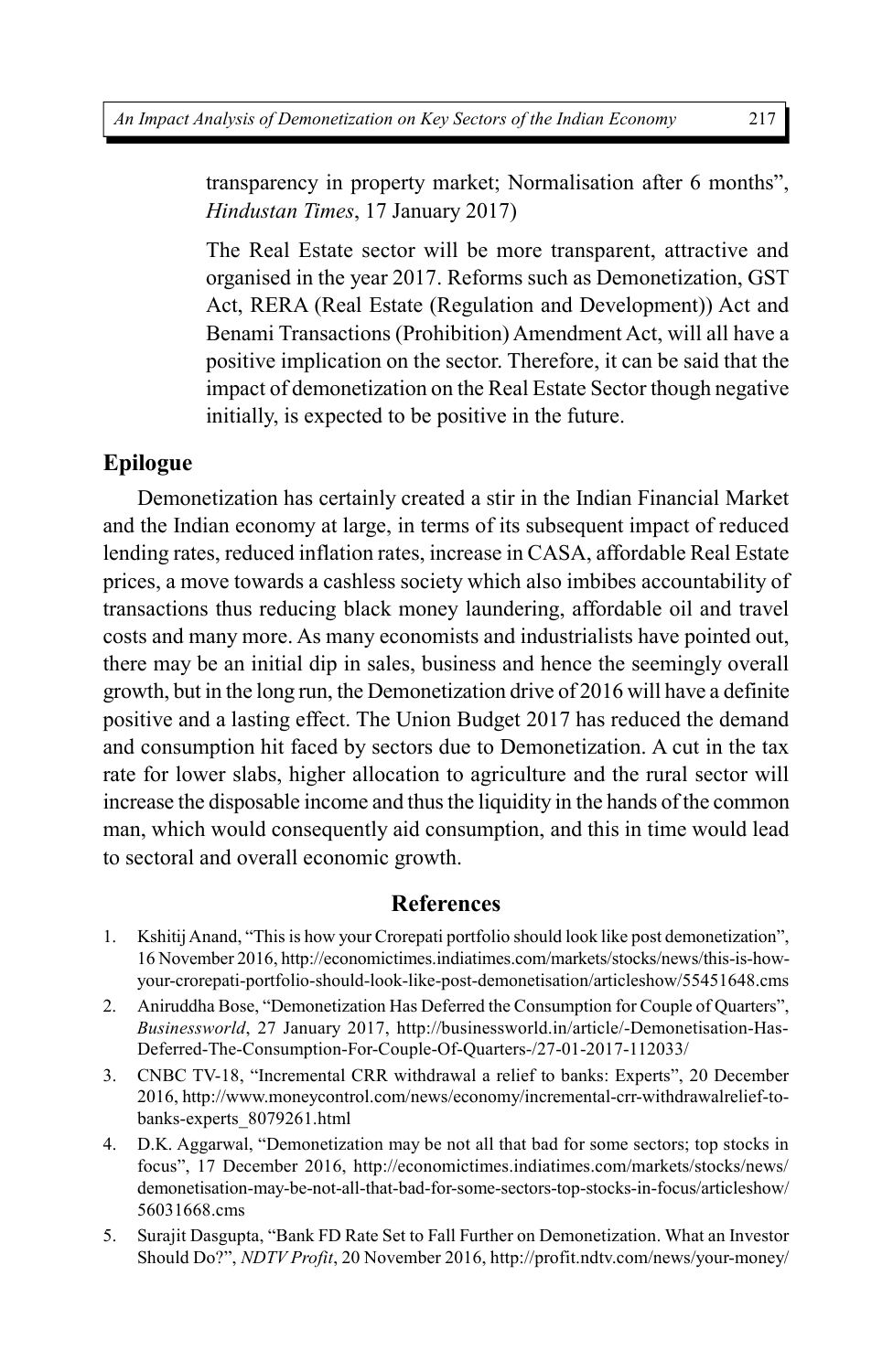article-bank-fd-rate-set-to-fall-further-on-demonetisation-what-an-investor-should-do-1626022

- 6. DNA, "Demonetization to have a short- term impact on GDP: RBI Guv Urjit Patel to PAC", 20 January 2017, http://www.dnaindia.com/money/report-cash-flow-will-normalisesoon-looking-into-abnormal-deposits-rbi-guv-urjit-patel-to-pac-2294373
- 7. DNA, "Did Cash Crunch keep Wholesale Inflation subdued in December", 16 January 2017, http://www.dnaindia.com/money/report-did-cash-crunch-keep-wholesale-inflationsubdued-in-december-2292947
- 8. DNA, "India's GDP growth to take a hit on demonetization", 19 November 2016, http:// www.dnaindia.com/money/report-india-s-gdp-growth-to-take-a-hit-on-demonetization-2274882
- 9. Economic Times Bureau, "How demonetization will impact top 11 sectors of economy", Slideshow, Investments and Markets, http://economictimes.indiatimes.com/slideshows/ investments-markets/how-demonetization-will-impact-top-11-sectors-of-economy/ slideshow/55432934.cms
- *10. Economic Times*, "Demonetization: MFs expect Rs 1.5 lakh crore bonanza from HNIs, Retail investors", 21 November 2016, http://economictimes.indiatimes.com/markets/stocks/ news/demonetisationmfs-expect-rs-1-5-lakh-crore-bonanza-from-hnis-retail-investors/ articleshow/55522831.cms
- 11. ET Bureau, "Auto industry shrugs off demonetization impact, sales grow 15 per cent in January". 01 February 2017, http://economictimes.indiatimes.com/industry/auto/autoindustry-shrugs-off-demonetization-impact-sales-grow-15-per-cent-in-january/articleshow/ 56918028.cms
- 12. ET Bureau, "Demonetization impact on various sectors: Government needs to inject positive sentiment, led by tax cuts", 07 December 2016, http://economictimes.indiatimes.com/news/ economy/indicators/demonetization-impact-on-various-sectors-govt-needs-to-injectpositive-sentiment-led-by-tax-cuts/articleshow/55843771.cms
- 13. Express Web Desk, "Demonetization: Three times India faced the big move", 18 November 2016, *Indian Express*, http://indianexpress.com/article/india/india-news-india/ demonetisation-narendra-modi-currency-ban-rs-500-rs-1000-1946-1978-4381683/
- 14. Express Web Desk, "India has demonetized high value currency notes before, in 1978", *Indian Express*, 08 November 2016, http://indianexpress.com/article/india/india-newsindia/india-has-demonetised-high-value-currency-before-in-1978-4364851/
- 15. , FE Online, "Demonetization Impact: Auto Sector in Crisis Sales Log Sharpest dip in 16 years to 12-21 lakh units in December", *Financial Express*, 11 January 2017, http:// www.financialexpress.com/industry/demonetization-impact-auto-sector-in-crisis-sales-logsharpest-dip-in-16-years-to-12-21-lakh-units-in-december/504027/
- 16. FE Online, "Union Budget 2017- What does the IT Sector want?", *Financial Express*, 01 February 2017, http://www.financialexpress.com/budget/union-budget-2017-what-doesthe-it-sector-want/531366/
- 17. "Here is everything you want to know about demonetization and different ways of demonetization", *Financial Express*, 14 November 2016, http://www.financialexpress.com/ economy/demonetization-different-ways-of-demonetization-demonetization-by-modiexplained-rs-500-rs-1000-banned/445139/
- 18. "Demonetization to impact real estate market till March 2017: Hiranandani", http:// www.moneycontrol.com/news/real-estate/demonetization-to-impact-real-estate-market-tillmarch-2017-hiranandani\_7994821.html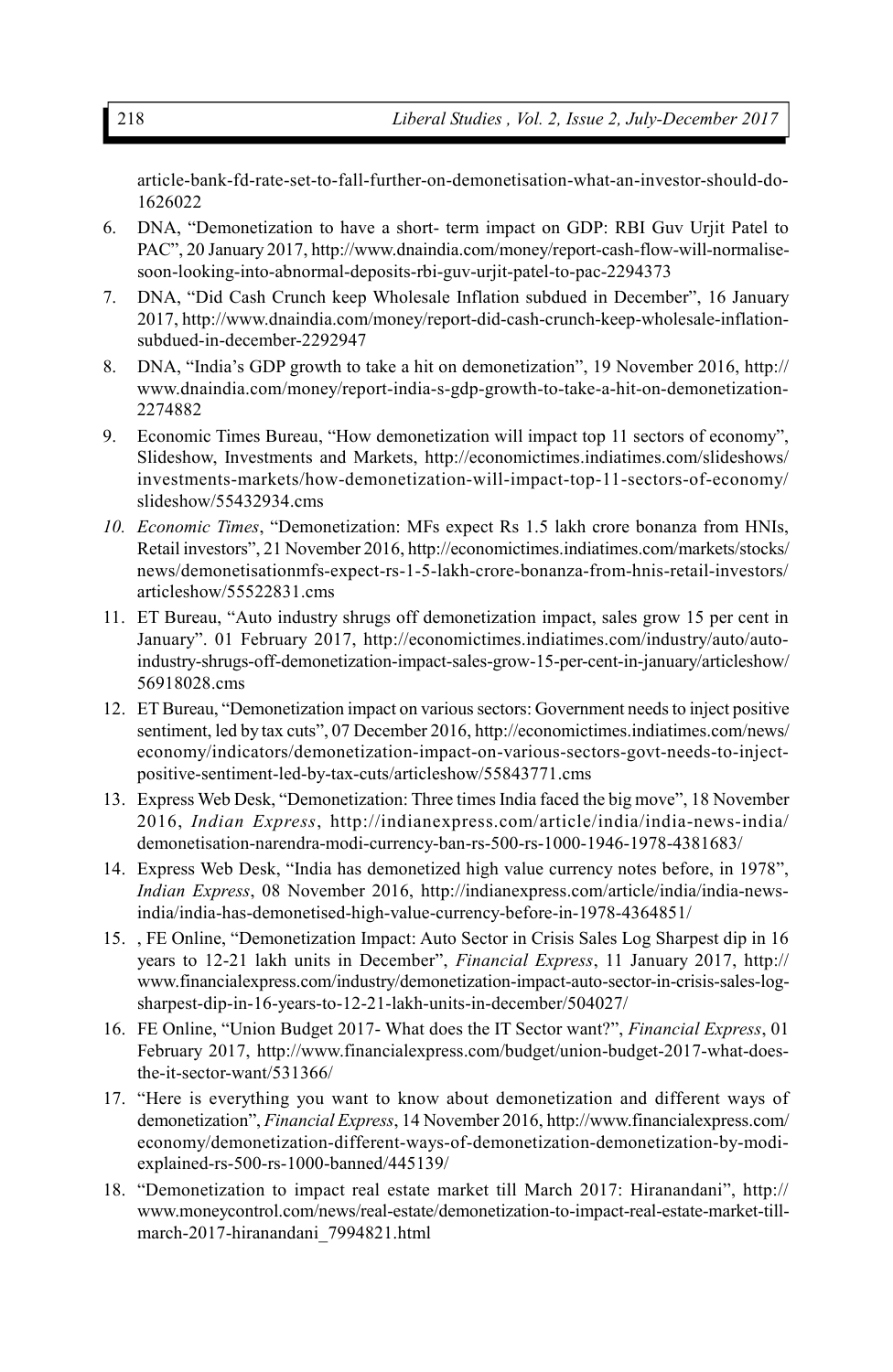*An Impact Analysis of Demonetization on Key Sectors of the Indian Economy*

- 19. "How demonetisation has impacted key sectors", *Livemint*, 09 December 2016, http:// www.livemint.com/Politics/a0Fk7NwHWsKcxiu4A3i4tK/How-demonetisation-hasimpacted-key-sectors.html
- 20. "Demonetization to have positive impact on economy: Finance Minister Arun Jaitley", *India Today*, 24 November 2016, http://indiatoday.intoday.in/story/demonetisation-arunjaitley-economy-gdp-banks-positive-impact/1/818702.html
- 21. Interview of Economist Jagdish Bhagwati on Demonetization, "Criticism on PM Modi's Notes Ban Cockeyed", NDTV.com, 13 December 2016, http://www.ndtv.com/video/news/ the-buck-stops-here/criticism-of-pm-modi-s-notes-ban-cockeyed-economist-jagdishbhagwati-442237?livevideo-top-shows
- 22. Radhika Iyengar, "Both sides of the coin: What top economists think about demonetization", *Indian Express*, 28 November 2016, http://indianexpress.com/article/india/india-newsindia/both-sides-of-the-coin-what-top-economists-think-about-demonetisation/
- 23. Narasimha Jayakumar, "Demonetization: Dissecting the impact on real estate sector", *Moneycontrol*, http://www.moneycontrol.com/news/real-estate/demonetizationdissectingimpactreal-estate-sector\_8021001.html
- 24. Kant Krishna, "Consumption boost for corporate India", *Business Standard*, 01 February 2017, http://www.business-standard.com/budget/article/consumption-boost-for-corporateindia-117020101569\_1.html
- 25. Kotak Securities, "5 reasons why demonetization affects interest rates", https:// www.kotaksecurities.com/ksweb/Meaningful-Minutes/5-reasons-why-demonetizationaffects-interest-rates
- 26. Kumar Shankar Roy, "Winners and losers from demonetization", 14 November 2016, https:/ /www.valueresearchonline.com/story/h2\_storyView.asp?str=32446
- 27. M Murali, "Forecast: What to expect from the real estate sector in 2017", *Forbes India*, 31 December 2016, http://www.forbesindia.com/article/special/forecast-what-to-expect-fromthe-real-estate-sector-in-2017/45249/1
- 28. Rajesh Mascarenhas, "Demonetization hurts India Inc: Earnings estimates of top companies cut by a half", 13 December 2016, http://economictimes.indiatimes.com/markets/stocks/ news/demonetisation-hurts-india-inc-earnings-estimates-of-top-companies-cut-by-a-half/ articleshow/55952111.cms
- 29. Mayur Shetty, Partha Sinha, "Deposits post demonetisation have crossed Rs 4 lakh cr: Banks", 19 November 2016, http://timesofindia.indiatimes.com/business/india-business/ Deposits-post-demonetisation-have-crossed-Rs-4-lakh-cr-Banks/articleshow/ 55503798.cms
- 30. Sangita Mehta, "Demonetization: Massive deposit bonanza for banks pulls down interest rates", 17 November 2016, *Economic Times* http://economictimes.indiatimes.com/industry/ banking/finance/banking/demonetisation-massive-deposit-bonanza-for-banks-pulls-downinterest-rates/articleshow/55464912.cms
- 31. Radhika Merwin, "With rates on hold, borrowers will get relief only with a lag", *Business Line*, 07 December 2016, http://www.thehindubusinessline.com/money-and-banking/withrates-on-hold-borrowers-will-get-relief-only-with-a-lag/article9416313.ece
- 32. Asit Ranjan Misra, "IMF cuts India's GDP growth forecast to 6.6% on note ban woes", *Livemint*, 17 January 2017, http://www.livemint.com/Politics/RNFrr6eVDZpIyMDCRm 5UdN/IMF-downgrades-Indias-201617-GDP-growth-forecast-to-66.html
- 33. Narendra Nathan, "How demonetization and Donald Trump's victory impact your investments", 14 November 2016.
- 34. NDTV News Desk, "Union Budget 2017: Demonetisation Will Bring 'Cleaner, Bigger GDP', Says Finance Minister", 01 February 2017, http://profit.ndtv.com/news/budget/